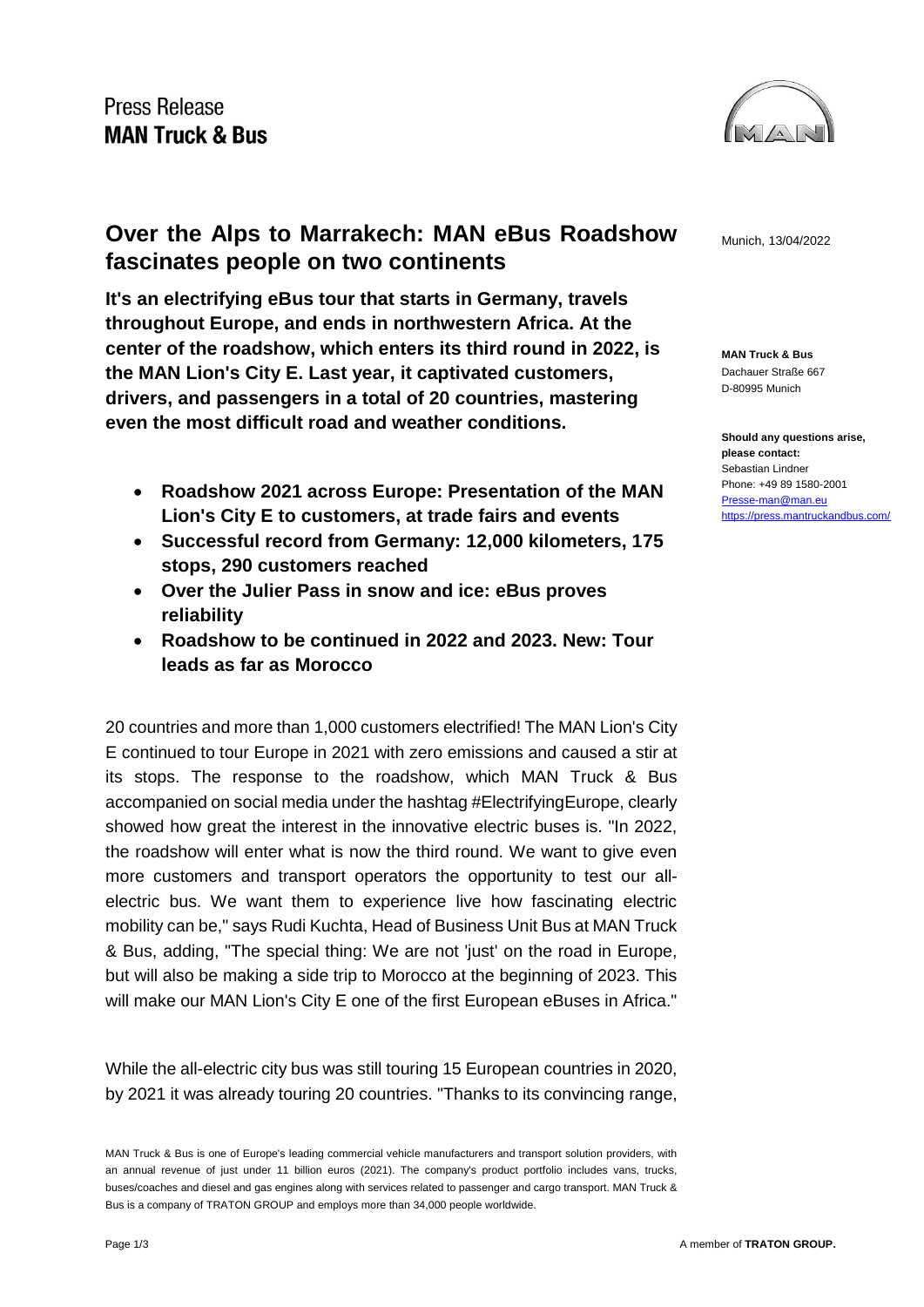## Press Release **MAN Truck & Bus**



the MAN Lion's City E mastered even long distances without any problems," said Kuchta. On the ground, the MAN Lion's City E presented itself with its comprehensive eMobility concept at numerous transport companies as well as at trade fairs and events. For example, it captivated visitors at the VDV electric bus conference and trade fair ElekBu in Berlin, at the AMTU & ATUC Congress in Spain, at TRANSPOTEC in Milan in Italy, at the International Fair of Public Transport TRANSEXPO in Kielce in Poland, and at the Transport Fair in Denmark. "In total, we reached - or rather literally electrified - more than 1,000 customers in the 20 countries. The response to our eBus was simply overwhelming," says Rudi Kuchta.

In Germany alone, the MAN Lion's City E covered around 12,000 kilometers during its roadshow from June to October, stopping at 175 locations and delighting almost 300 customers. Also on tour for the first time last year was the all-electric Lion's City 18 E articulated bus, which went into series production in April 2021 - and was on the line almost simultaneously in Cologne and Barcelona. "The vehicles for Cologne and Barcelona are part of a field trial. Our aim is to gather extensive experience together with the transport companies and, based on this experience, to continuously improve our city buses," Kuchta makes clear.

#### **All-electric to the ski slopes: Lion's City E proves winter capability**

Also being put through its paces is the Lion's City 12 E, which has been in use since February 2022 in the inner Alpine high valley of Engadin in the canton of Graubünden in Switzerland. Even the journey from Chur to St. Moritz was a challenge. In snow and ice, the eBus drove over the Julier Pass. "Even the highest point of the Julier, which is 2284 meters above sea level, was reached by our electric bus without any problems despite the difficult weather, road and therefore driving conditions," says Kuchta, adding, "The eBus will be integrated by Bus und Service AG into its vehicle fleet for over a year. During this time, it can continue to demonstrate how reliable it is on the road at all times." The all-electric city bus will be used in the topographically challenging Upper Engadine, during rush hours or at night as well as in the inner-city regular service of the city of Chur and the surrounding area. BuS AG decided on the test deployment because it is committed to the greatest possible reduction of pollutant and noise emissions in local public transport.